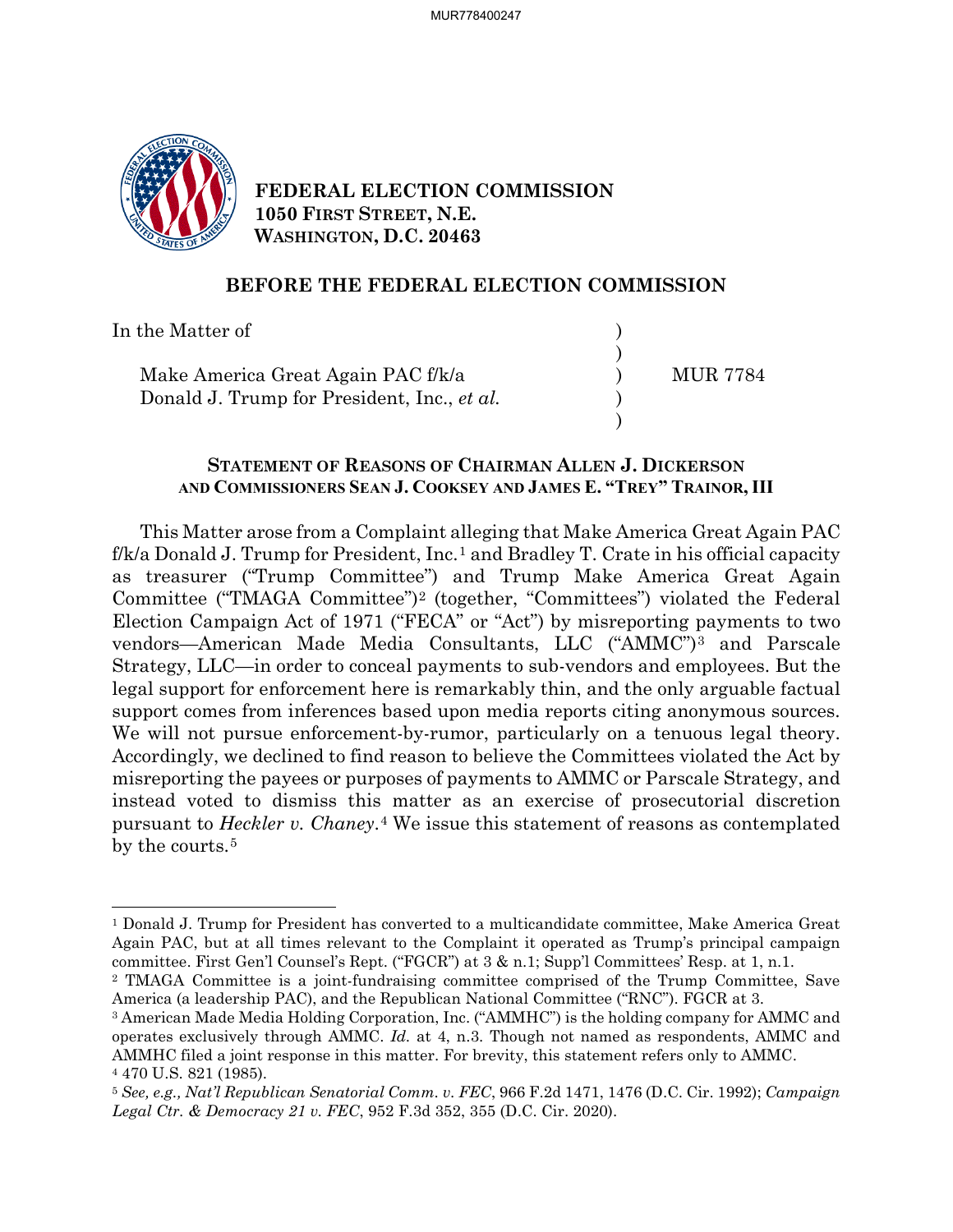MUR 7784 (MAGA PAC, *et al*.) Statement of Reasons Page 2 of 13

### **I. FACTUAL BACKGROUND**

At all times relevant to the Complaint, each Committee was an authorized committee of presidential candidate Donald J. Trump.[6](#page-1-0)

### **a. AMMC**

AMMC is a Delaware corporation.[7](#page-1-1) Each Committee contracted with AMMC for media and ad-placement services, including "media sub-vendor planning and coordination services," during the 2020 presidential election cycle.[8](#page-1-2) Under its nonexclusive agreements with the Committees,[9](#page-1-3) AMMC contracts directly with media sub-vendors and is responsible for managing all sub-vendor relationships on the Committees' behalf.[10](#page-1-4) AMMC invoices the Committees for services, including any fees or costs that third-parties or sub-vendors charge to AMMC.[11](#page-1-5) The Committees pay AMMC, and AMMC is responsible for paying its sub-vendors.<sup>12</sup>

Between April 2018 and November 20, 2020, the Trump Committee reported approximately \$519 million in disbursements to AMMC for "placed media," "online advertising," "SMS advertising," and other similar purposes.[13](#page-1-7) Between November 2018 and December 2020, the TMAGA Committee reported approximately \$255 million in disbursements to AMMC for "online advertising," "digital list rental services," and other similar purposes.[14](#page-1-8) The RNC reported one disbursement of \$141,211.63 to AMMC in 2019 for "list acquisition."<sup>15</sup> No other federal committee reported disbursements to AMMC between April 2018 and December 2020.[16](#page-1-10) 

<span id="page-1-0"></span><sup>6</sup> *See* Committees' Resp., Crate Decl. ⁋ 1.

<span id="page-1-2"></span><span id="page-1-1"></span>*<sup>7</sup>* FGCR at 3.<br><sup>8</sup> *Id.* at 9; *see also* AMMC Resp., Dollman Decl. **P** 5.

<span id="page-1-3"></span><sup>9</sup> AMMC provided its contract with the Trump Committee, AMMC Resp., Dollman Decl. Attachment, and stated that it has an "identical agreement with the [TMAGA] Committee." AMMC Resp. at 2, n.2. <sup>10</sup> FGCR at 9 & n.38; *see also* AMMC Resp., Dollman Decl.  $\parallel \parallel$  7, 8 & Attachment.<br><sup>11</sup> Committees' Resp. at 6 (citing Crate Decl.  $\parallel \parallel$  6-7); AMMC Resp., Dollman Decl.  $\parallel$  10.

<span id="page-1-5"></span><span id="page-1-4"></span>

<span id="page-1-6"></span><sup>12</sup> *Id.*

<span id="page-1-7"></span><sup>13</sup> FGCR at 4-5; *see also* Federal Election Commission Disbursements: Filtered Results, https://www.fec.gov/data/disbursements/?data\_type=processed&committee\_id=C00580100&recipient \_name=American+Made+Media+Consultants&min\_date=04%2F01%2F2018&max\_date=11%2F20% 2F2020 (disbursements by Trump Committee to AMMC between Apr. 1, 2018 and Nov. 20, 2020).

<span id="page-1-8"></span><sup>14</sup> FGCR at 5; *see also* Federal Election Commission Disbursements: Filtered Results, https://www.fec.gov/data/disbursements/?data\_type=processed&committee\_id=C00618371&recipient \_name=American+Made+Media+Consultants&min\_date=04%2F01%2F2018&max\_date=11%2F20% 2F2020 (disbursements by TMAGA Committee to AMMC between Apr. 1, 2018 and Nov. 20, 2020).

<span id="page-1-10"></span><span id="page-1-9"></span><sup>15</sup> FGCR at 5; *see also* Federal Election Commission Disbursements: Filtered Results, https://www.fec.gov/data/disbursements/?data\_type=processed&committee\_id=C00003418&recipient \_name=American+Made+Media+Consultants&min\_date=04%2F01%2F2018&max\_date=11%2F20% 2F2020 (disbursement by RNC to AMMC between Apr. 1, 2018 and Nov. 20, 2020).  $^{16}$  FGCR at 5.  $\,$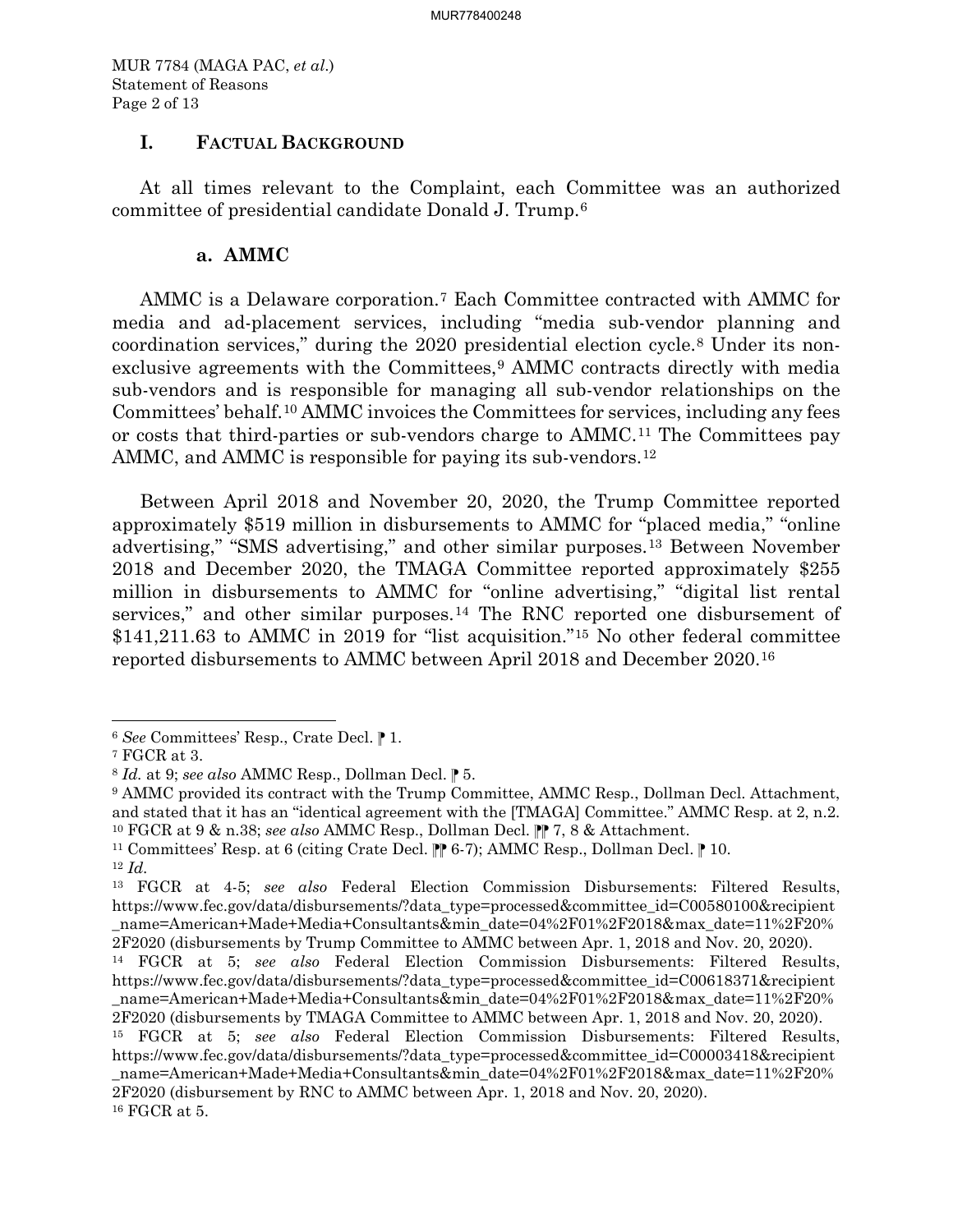MUR 7784 (MAGA PAC, *et al*.) Statement of Reasons Page 3 of 13

Complainant alleges that AMMC made payments to Trump advisors and family members, and that persons holding senior roles with the Trump Committee including Lara Trump, John Pence, Sean Dollman, Alex Cannon, Jared Kushner, and Bradley Parscale—also served in key roles at AMMC or were otherwise involved in AMMC's creation or operation.[17](#page-2-0) The Committees do not dispute that AMMC is "a private company run by individuals whom the [Trump] Campaign knows and trusts,"[18](#page-2-1) including Sean Dollman as AMMC's president and treasurer.[19](#page-2-2) The Committees also stipulate that Dollman has dual employment with the Trump Committee and AMMC.[20](#page-2-3) In their contracts with AMMC, each Committee "expressly consented to Mr. Dollman serving as both an employee of the Campaign and a representative of AMMC, provided that, in all matters relating to the performance of Services under the Agreement, Mr. Dollman is considered to be acting in his capacity as representative of AMMC, and not as an employee of [the Trump Committee]."[21](#page-2-4)

### **b. Parscale Strategy**

Parscale Strategy is a Texas LLC.<sup>[22](#page-2-5)</sup> Since February 2017, Parscale Strategy has provided political strategy and digital marketing consulting services to the Committees under services agreements.[23](#page-2-6) Parscale Strategy invoices the Committees for its services monthly, and the Committees remit payment for those services to Parscale Strategy.[24](#page-2-7) The Complaint alleges that the Trump Committee reported payments to Parscale Strategy for "strategy consulting" and "consulting and media services," and that the TMAGA Committee has also reported payments to Parscale Strategy.[25](#page-2-8) The record indicates that Parscale Strategy has approximately fifteen W-2 employees, including Lara Trump and Kimberly Guilfoyle.[26](#page-2-9)

#### **c. OGC Recommendation**

Based on the foregoing, the Office of General Counsel ("OGC") proposed finding reason to believe that, in violation of 52 U.S.C. § 30104(b)(5)(A) and 11 C.F.R. § 104.3(b): (1) the Trump Committee misreported (a) the payees of payments to AMMC

<span id="page-2-0"></span><sup>17</sup> FGCR at 3-6.

<span id="page-2-1"></span><sup>18</sup> *Id.* at 8-9. *See also* Committees' Resp. at 5 (citing Crate Decl. ⁋ 2).

<span id="page-2-2"></span><sup>&</sup>lt;sup>19</sup> Committees' Resp. at 6 (citing Crate Decl.  $\parallel$  5).<br><sup>20</sup> *Id.* at 6, 13 (citing Crate Decl.  $\parallel$  5).

<span id="page-2-3"></span>

<span id="page-2-4"></span><sup>21</sup> *Id.* at 6 (cleaned up); *see also* AMMC Resp., Dollman Decl. Attachment at 7; FGCR at 9-10.

<span id="page-2-5"></span> $22$  *See* Compl.  $\uparrow$  49; Committees' Resp. at 7.

<span id="page-2-6"></span><sup>&</sup>lt;sup>23</sup> Crate Decl.  $\mathbb{P}9$ .

<span id="page-2-7"></span> $^{24}$  *Id.*  $\mathbb{P} \mathbb{P} 9$ -10.

<span id="page-2-9"></span><span id="page-2-8"></span><sup>&</sup>lt;sup>25</sup> FGCR at 8.<br><sup>26</sup> Committees' Resp. at 7 (citing Compl.  $\uparrow$  54).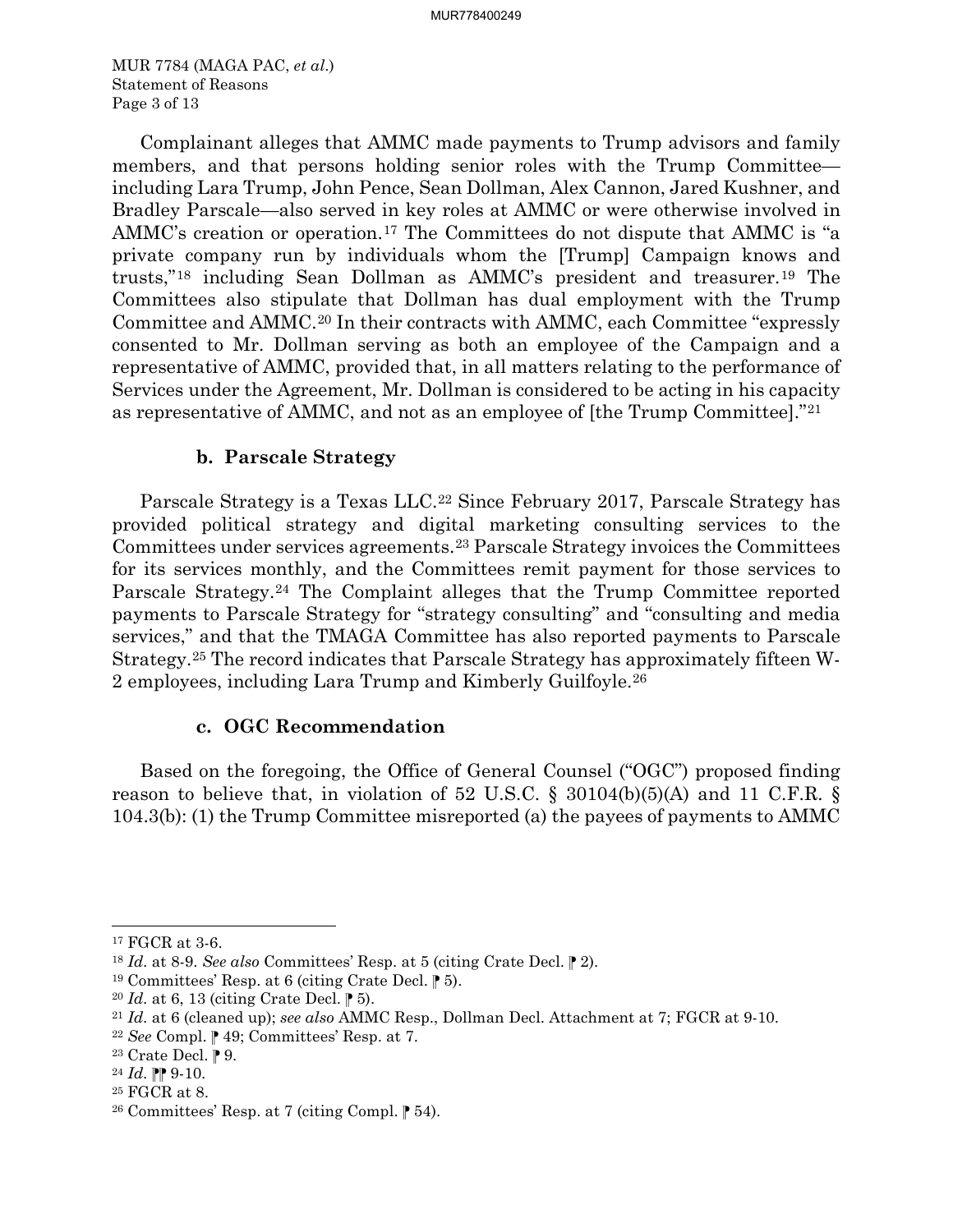MUR 7784 (MAGA PAC, *et al*.) Statement of Reasons Page 4 of 13

and Parscale Strategy<sup>[27](#page-3-0)</sup> and (b) the purpose of payments to Parscale Strategy;<sup>[28](#page-3-1)</sup> and, (2) the TMAGA Committee misreported the payees of payments to AMMC.[29](#page-3-2)

# **II. LEGAL FRAMEWORK**

Under 52 U.S.C. § 30104(b)(5)(A), political committees must report "the name and address of each person to whom an expenditure in an aggregate amount or value in excess of \$200 within the calendar year is made by the reporting committee to meet a candidate or committee operating expense, together with the date, amount, and purpose of such operating expenditure."[30](#page-3-3) Commission implementing regulations generally restate these requirements[31](#page-3-4) and—in the context of authorized committees—state that "purpose means a brief statement or description of why the disbursement was made."[32](#page-3-5) The regulations further list some illustrative examples of what constitutes an adequate description of "purpose" in this context.<sup>[33](#page-3-6)</sup>

# **III. ANALYSIS**

# **a. PAYEES OF PAYMENTS TO AMMC AND PARSCALE STRATEGY**

"Neither the Act nor the Commission's relevant implementing regulations address the concepts of ultimate payees, vendors, agents, contractors, or subcontractors in the context of payee reporting."[34](#page-3-7) The Commission has issued policy guidance requiring committees to identify "ultimate payees" in three scenarios, but this policy explicitly does *not* cover "situations in which a vendor, acting as the committee's agent, purchases goods and services on the committee's behalf from sub[-]vendors."[35](#page-3-8)

<span id="page-3-0"></span><sup>&</sup>lt;sup>27</sup> FGCR at 26,  $\blacktriangleright$  1.

<span id="page-3-1"></span> $^{28}$  *Id.*  $\blacktriangleright$  3.

<span id="page-3-2"></span> $^{29}$  *Id.*  $\triangleright$  2.

<span id="page-3-3"></span><sup>30</sup> 52 U.S.C. § 30104(b)(5)(A).

<span id="page-3-4"></span><sup>31</sup> *E.g.,* 11 C.F.R. § 104.3 (b)(4)(i) (under "itemization of disbursements by authorized committees," requiring reporting of "[e]ach person to whom an expenditure . . . in excess of \$200 within the election cycle is made by the reporting authorized committee to meet the authorized committee's operating expenses, together with the date, amount and purpose of each expenditure.").

<span id="page-3-5"></span><sup>32</sup> 11 C.F.R. § 104.3(b)(4)(i)(A).

<span id="page-3-6"></span><sup>&</sup>lt;sup>33</sup> *Id.* ("Examples of statements or descriptions which meet the requirements of this paragraph include [] dinner expenses, media, salary, polling, travel, party fees, phone banks, travel expenses, travel expense reimbursement, and catering costs. However, statements or descriptions such as advance, election day expenses, other expenses, expenses, expense reimbursement, miscellaneous, outside services, get-out-the-vote and voter registration would not meet the requirements of this paragraph.").<br><sup>34</sup> Factual & Legal Analysis ("FLA") at 14, MUR 7923 (Friends of David Schweikert) (citations omitted). 35 Reporting Ultimate Payees of Political Committee Disbursements, 78 Fed. Reg. 40,625-40,627 (July

<span id="page-3-8"></span><span id="page-3-7"></span><sup>8, 2013) (</sup>providing for ultimate-payee reporting (1) when committees reimburse individuals who pay certain committee expenses; (2) when committees pay certain credit card bills; and (3) when candidates use personal funds to pay committee expenses.).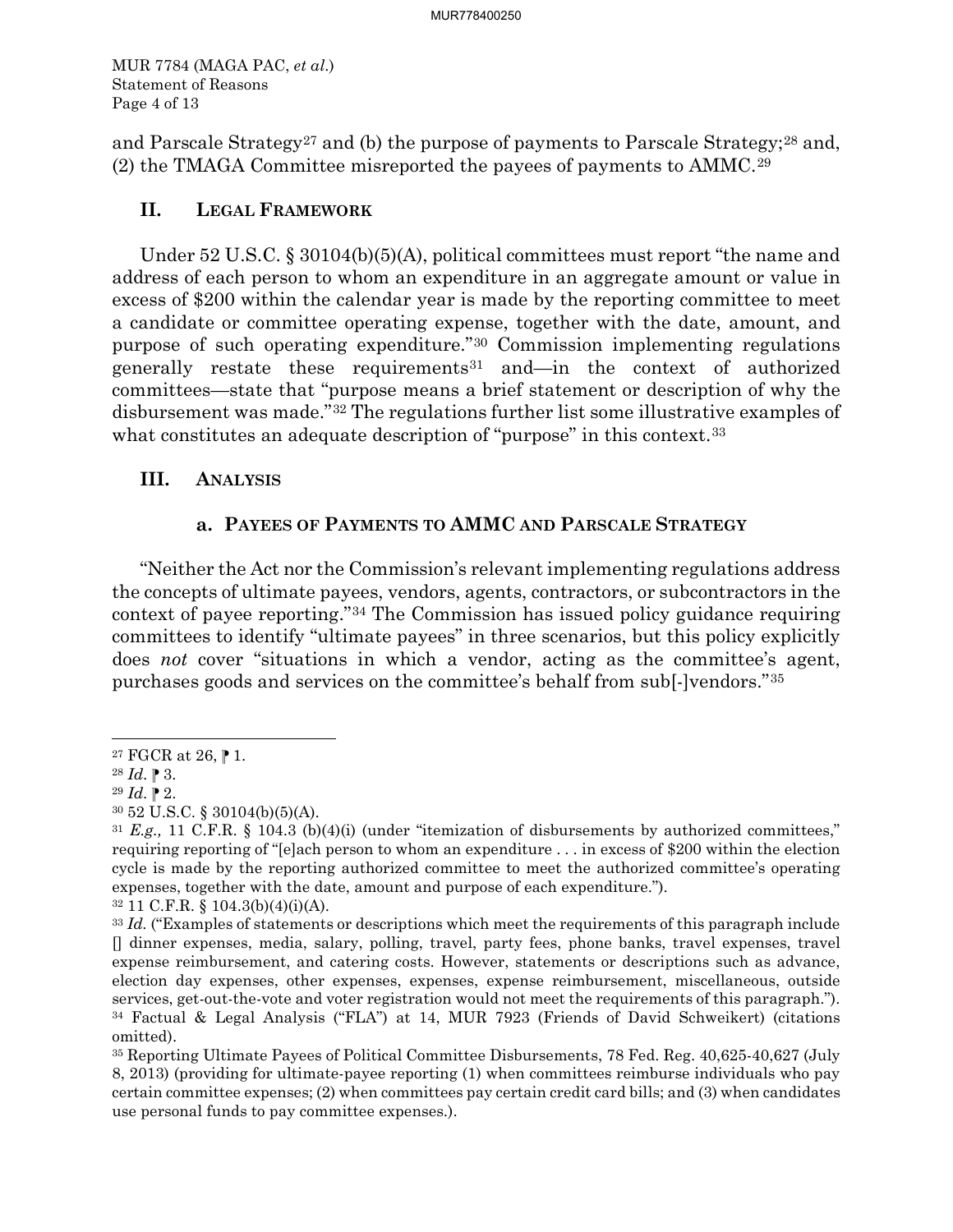MUR 7784 (MAGA PAC, *et al*.) Statement of Reasons Page 5 of 13

As a general matter, "the Commission has concluded that a committee need not separately report its consultant's payments to other persons—such as those payments for services or goods used in the performance of the consultant's contract with the committee."[36](#page-4-0) For instance, in MUR 6894 (Russell for Congress), the Commission declined to find reason to believe that a committee violated 52 U.S.C. § 30104(b) by failing to disclose a media buy that its media vendor, TCI, purchased to air campaign ads. The committee had "hired TCI to produce and distribute advertising, incurred fees with TCI, paid TCI, and properly disclosed its payments to TCI on its disclosure reports."[37](#page-4-1) Thus, the "alleged unreported disbursements were in fact reported to the Commission," because "[t]he [c]ommittee disclosed payments it made directly to TCI."[38](#page-4-2)

In contrast, the Commission has determined "that merely reporting the immediate recipient of a committee's payment will not satisfy the requirements of section 30104(B)(5) *when the facts indicate that* the *immediate recipient is merely a conduit for the intended recipient of the funds*."[39](#page-4-3) In other words, the Commission has required identification of sub-vendors or other ultimate payees "when the committee has previously instructed the payee to pass payments along to a third party that was not involved in the provision of services by the payee."[40](#page-4-4)

For example, in MUR 4872 (Jenkins for Senate), the committee hired a phonebanking vendor, Impact Mail, but after learning that Impact Mail appeared as "David Duke" on caller ID, "directed that Impact Mail be paid through Courtney Communications, the campaign's media firm."[41](#page-4-5) Although the media firm "was not involved in the provision of services by Impact Mail . . . Jenkins decided to make disbursements for the services through Courtney Communications because he did not want his campaign to be associated with Impact Mail and did not want Impact Mail listed on the Jenkins Committee's disclosure reports."[42](#page-4-6)

The Commission considered that, as the entity that "provided media services for [the committee]," Courtney Communications "was paid and directed to pay in turn various other vendors, *e.g.*, television and radio stations," and the committee "did not further itemize payments Courtney made to these and to other third party vendors."[43](#page-4-7)

<span id="page-4-1"></span>

<span id="page-4-0"></span><sup>36</sup> FLA at 12, MUR 6510 (Kirk for Senate). *See also, e.g.*, FGCR at 4, MUR 2612 (Bush for President) ("The Commission [has] concluded that a consultant may be viewed as a vendor of media services to a committee, and that a committee may report payments to such consultants as committee expenditures without further itemization of the other entities that receive payments from these consultants in connection with their services under committee contracts.") (emphasis original). 37 FLA at 1, MUR 6894 (Russell for Congress).

<span id="page-4-2"></span><sup>38</sup> *Id.* at 2.

<span id="page-4-3"></span><sup>39</sup> FLA at 8-9, MUR 6724 (Bachmann for President) (emphasis added).

<span id="page-4-5"></span><span id="page-4-4"></span><sup>&</sup>lt;sup>40</sup> *Id.* at 9, n.39 (citations omitted).<br><sup>41</sup> Conciliation Agreement at 3, MUR 4872 (Jenkins for Senate 1996).

<span id="page-4-6"></span><sup>42</sup> *Id.*

<span id="page-4-7"></span><sup>43</sup> *Id.*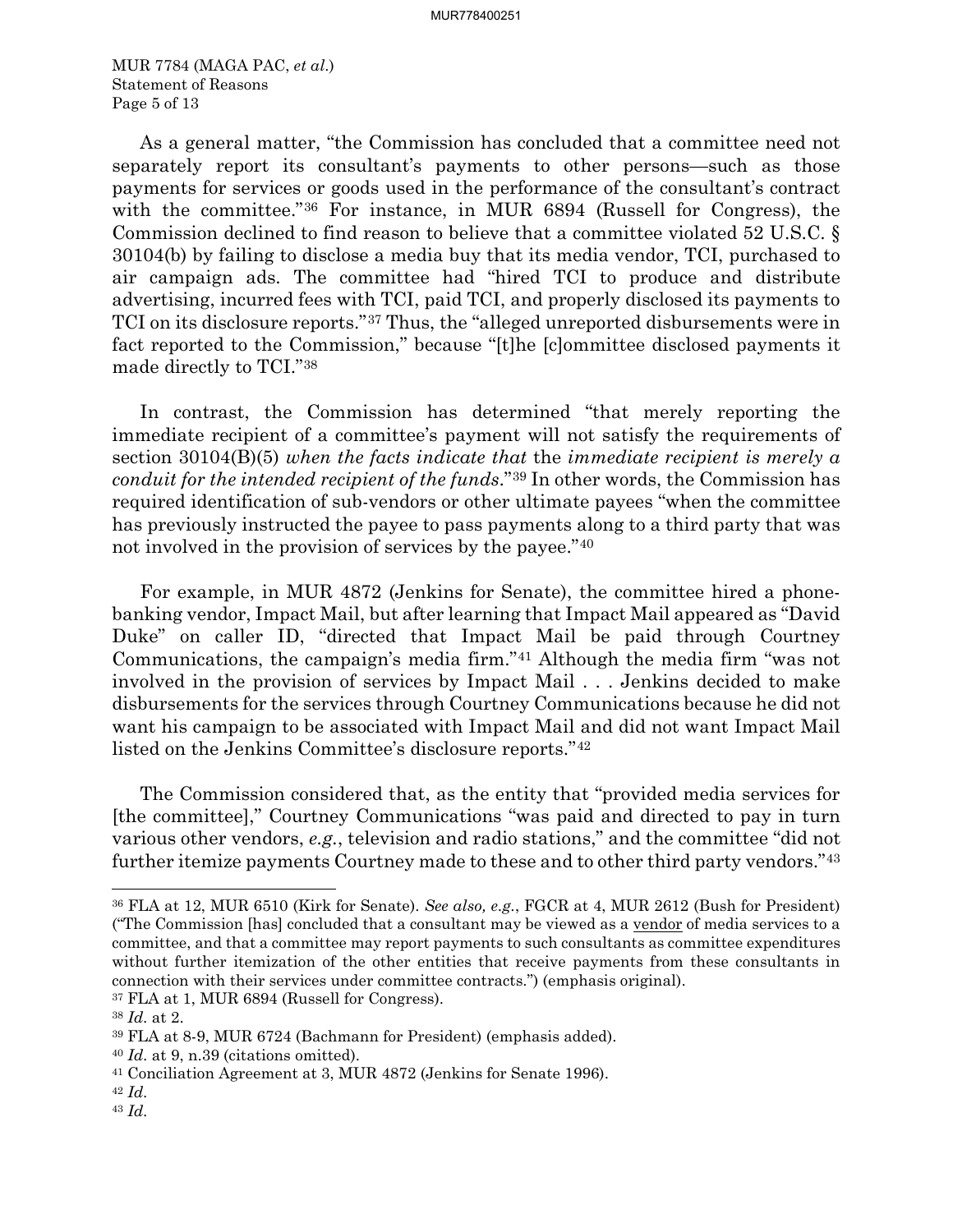MUR 7784 (MAGA PAC, *et al*.) Statement of Reasons Page 6 of 13

The Commission distinguished such permissible arrangements from the facts in Jenkins, because "Impact Mail was not an 'ultimate vendor' or sub vendor of Courtney Communications."[44](#page-5-0) Instead, the "committee contracted directly with Impact Mail," and "Courtney's only role . . . was to serve as a conduit for payment to Impact Mail so as to conceal the transaction with Impact Mail."[45](#page-5-1) Thus, the Commission concluded that the committee should have reported Impact Mail as the payee for the phone banking, not Courtney Communications.

Other instances where the Commission has pursued enforcement in this context involve similar facts. In MUR 6724 (Bachmann for President), a referral from the Office of Congressional Ethics concluded—and "the weight of the evidence" confirmed—that a committee "routed payments through [media vendor] C&M to avoid disclosing [] the intended recipient" (Iowa state senator Sorenson, whom the committee believed it could not pay under state ethics rules).[46](#page-5-2) The committee had "made the decision to hire Sorenson and negotiated the terms of his compensation, and *only out of a desire to conceal payments to Sorenson* did it ultimately agree to route the money through C&M."[47](#page-5-3) There was also no indication that Sorenson had any contract with C&M, Sorenson denied being employed by C&M, and "it d[id] not appear that C&M exercised any independent control over the funds it received from the [c]ommittee that were earmarked for Sorenson."[48](#page-5-4) Thus, the Commission found reason to believe that "the [c]ommittee used C&M merely to serve as a conduit for payment," $49$  thereby violating 52 U.S.C. § 30104(b)(5).

The Commission reached a similar result in MUR 6800 (Ron Paul 2012 Presidential Campaign Committee), where the committee paid Sorenson through a "business entity," ICT.[50](#page-5-6) There, as in Bachmann, the committee "made the decision to hire Sorenson and negotiated the terms of his compensation, and Sorenson took no direction from ICT nor performed any work for ICT."[51](#page-5-7) Sorenson's sworn admissions in a parallel criminal proceeding confirmed all of this.[52](#page-5-8) Thus, the Commission found reason to believe the committee violated 52 U.S.C. § 30104(b)(5).[53](#page-5-9)

<span id="page-5-0"></span><sup>44</sup> *Id.*

<span id="page-5-1"></span><sup>45</sup> *Id.* at 4.

<span id="page-5-2"></span><sup>46</sup> FLA at 10, MUR 6724 (Bachmann for President).

<span id="page-5-4"></span><span id="page-5-3"></span><sup>47</sup> *Id.* (emphasis added). 48 *Id.* at 10-11 (quotation marks omitted).

<span id="page-5-5"></span><sup>49</sup> *Id.* at 11.

<span id="page-5-6"></span><sup>50</sup> FLA-Committee at 4, MUR 6800 (Ron Paul 2012 Presidential Campaign Comm.).

<span id="page-5-7"></span><sup>51</sup> *Id.* at 10.

<span id="page-5-8"></span><sup>52</sup> *Id.*

<span id="page-5-9"></span><sup>&</sup>lt;sup>53</sup> *Id.* Though it pre-dates the express articulation of the "mere conduit" standard, the Commission also pursued a payee-reporting violation in MUR 3847 (Stockman), where OGC concluded that a committee routed payment through a consultancy that: (1) did not "exist[] as an independent legal entity" from the committee; (2) had no contract with the committee; and (3) was not even known to sub-vendors to whom it remitted payment. Gen'l Counsel's Br. at 34-37 (PDF at 1449-1452), MUR 3847 (Stockman).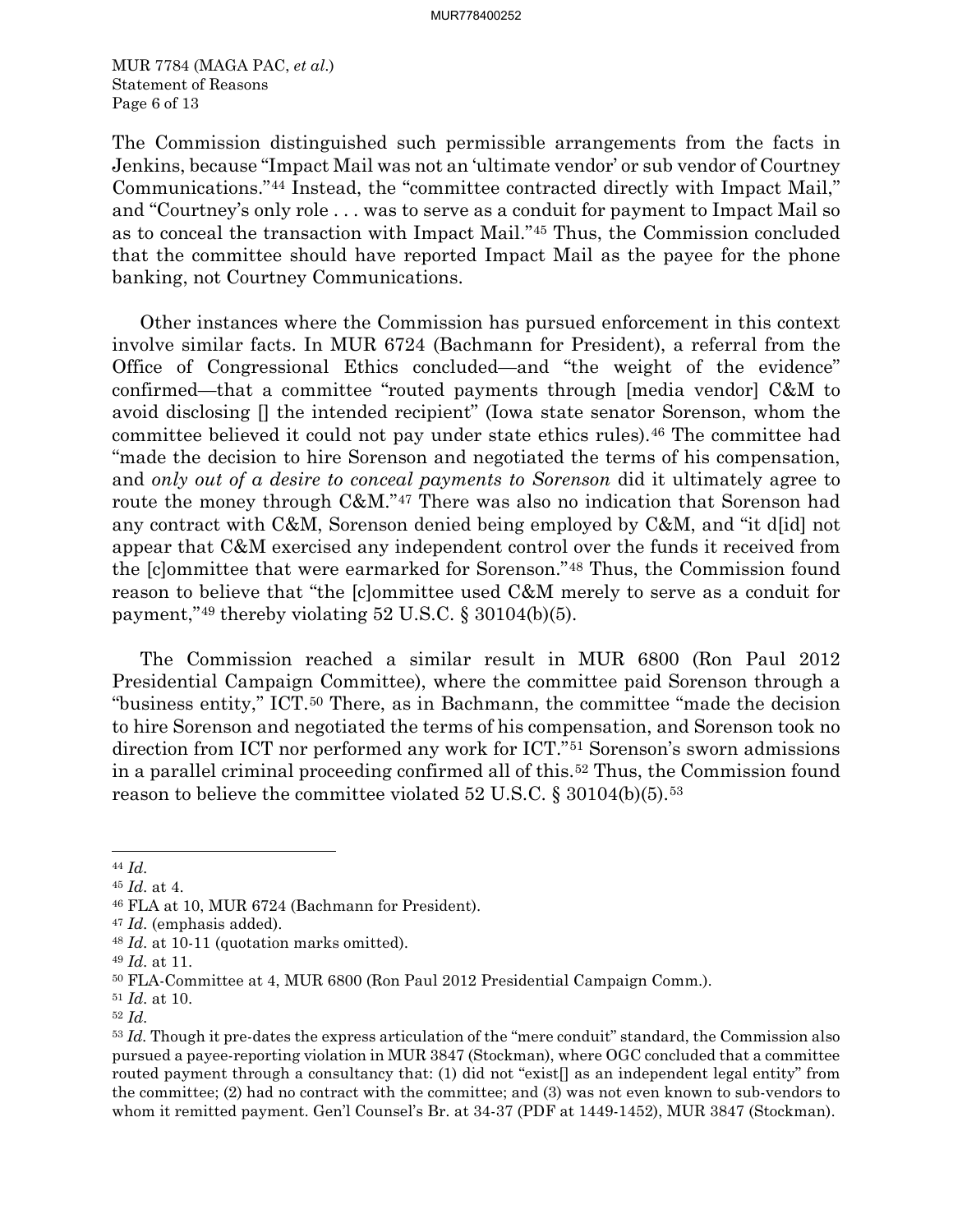MUR 7784 (MAGA PAC, *et al*.) Statement of Reasons Page 7 of 13

In light of the foregoing, we declined to find reason to believe that either Committee misreported payees of payments to AMMC, or that the Trump Committee misreported payees of payments to Parscale Strategy. That is because there is no indication that either AMMC or Parscale Strategy was a "mere conduit" for payment of funds to a third-party that was "not involved in the provision of services by the payee."[54](#page-6-0) Rather, the responses credibly explain that each vendor paid its respective sub-vendors and employees for services provided in performing the vendors' contracts with the Committees, and support these explanations with declarations from those with knowledge and relevant documentation, including the relevant contract terms.<sup>[55](#page-6-1)</sup>

Thus, the record reflects unremarkable arrangements between committees and vendors for media placement, media consulting, and other related services, such as Russell.[56](#page-6-2) Absent are facts like those in Jenkins, Bachmann, or Paul, where payment was made to a vendor that was not involved in providing services to the committee in an attempt to disguise the intended recipient of funds. If anything, the record suggests the opposite: there is no indication that AMMC, Parscale Strategy, or their respective sub-vendors or employees attempted to hide their work for the Committees. And—unlike in Jenkins, Bachmann, and Paul—the record here indicates that AMMC, Parscale Strategy, and their respective sub-vendors and employees were very much involved in the provision of services under those contracts. Thus, we find little support for pursuing enforcement action.

As the Committees and AMMC note,<sup>[57](#page-6-3)</sup> this is consistent with the longstanding practice whereby presidential campaigns contract with vendors to coordinate suites of services including media consulting. The Commission has explicitly acknowledged

<span id="page-6-0"></span><sup>54</sup> *E.g.,* FLA at 9, n.39, MUR 6724 (Bachmann for President) (citations omitted).

<span id="page-6-1"></span><sup>55</sup> *E.g.*, Committees' Resp. at 5-7, 10-11 & Crate Decl.; AMMC Resp. at 2-3, Dollman Decl. &

<span id="page-6-2"></span>Attachment.<br><sup>56</sup> OGC's enforcement proposal leans heavily on a 1983 advisory opinion advising that a committee need not itemize sub-vendors for a media vendor with "a legal existence [] separate and distinct from the operations of the Committee," whose "principals d[id] not hold any staff position with the Committee," where the parties conducted "arms-length" contract negotiations, and the vendor was not "required to devote its 'full efforts' to the contract." AO 1983-25 (Mondale for President) at 3; *see also*  FGCR at 17-18. The Commission has since articulated the "mere conduit" standard, and, as an advisory opinion limited to its facts, *see* 52 U.S.C. § 30108(c), Mondale does not establish minimum requirements absent which sub-vendors must be itemized. But even if it had, the record indicates that AMMC and Parscale Strategy need not disclose any sub-vendors, as they (1) are independent legal entities that are distinct from each Committee (Compl.  $\| \$  13, 49; Committees' Resp. at 13; AMMC Resp. at 3 (citing Dollman Decl.); Committees' Supp'l Resp. at 1 & n.2), (2) are represented by their own counsel (Committees' Resp. at 13 (citing Crate Decl. ⁋⁋ 3, 9), 6, 7; AMMC Resp. at 2 (citing Dollman Decl.  $\uparrow$  6); Supp'l Committees' Resp. at 1, n.2), (3) provided services to the Committees under nonexclusive contracts (Committees' Resp. at 6 (citing Crate Decl.  $\mathbb{P}$  3-4), 7, 13; AMMC Resp. at 2 & n.2 (citing Dollman Decl.  $\mathbb{P}$  5, 7), 3), and (4) maintained contractual and management responsibility over their respective sub-vendors and employees (Committees' Resp. at 6, 13 (citing Crate Dec.  $\vert \! \vert$ ); AMMC Resp. at 2-3 (citing Dollman Decl.  $\mid \hspace{-1.65cm} \mid 8$ )).

<span id="page-6-3"></span><sup>57</sup> Committees' Resp. at 2-3; AMMC Resp. at 4-5; Committees' Supp'l Resp. at 2-4.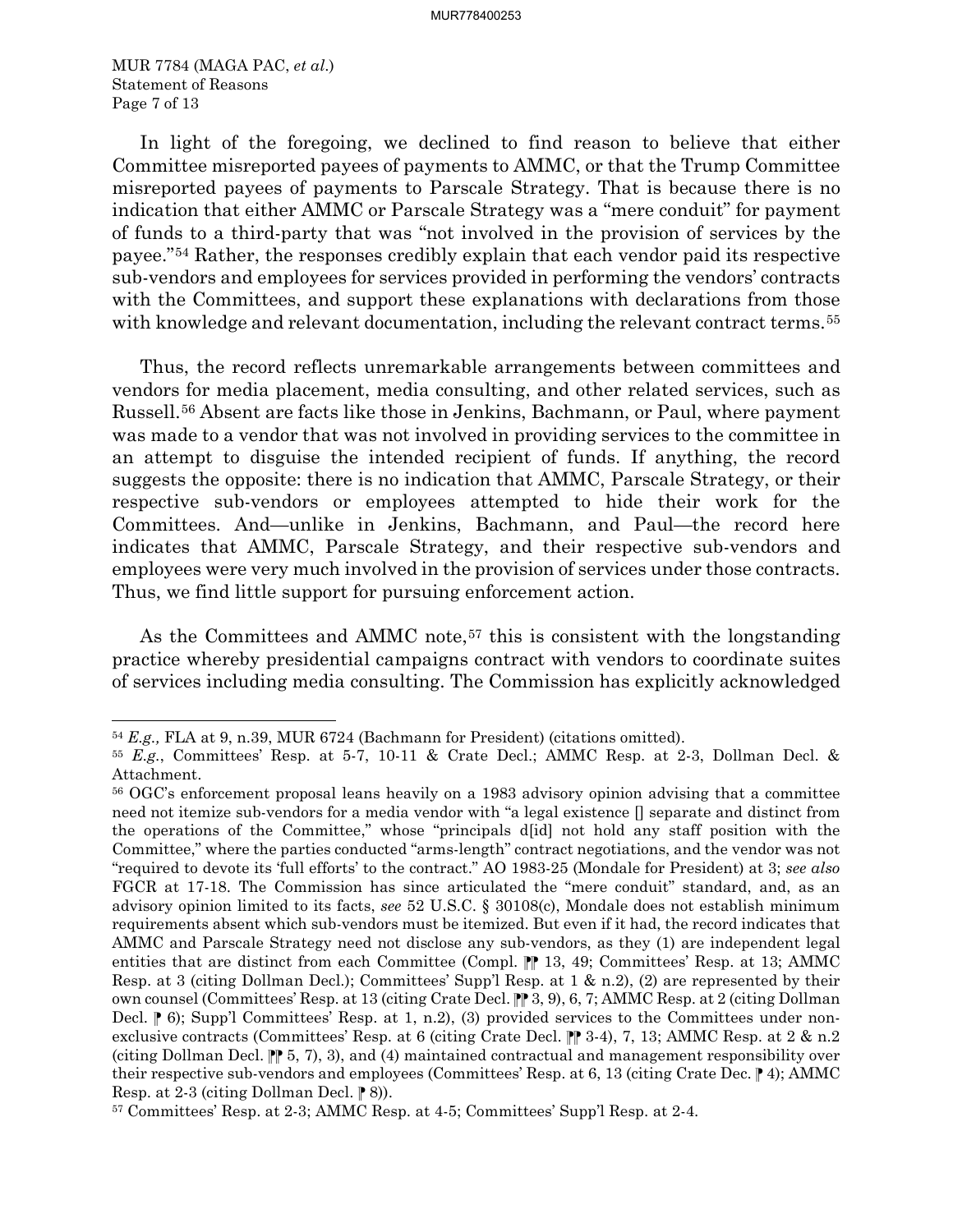MUR 7784 (MAGA PAC, *et al*.) Statement of Reasons Page 8 of 13

this practice. For example, in its Title 26 audit, the Commission noted that Ronald Reagan's 1984 campaign coordinated media buys through an in-house company, the Tuesday Team, which had just two clients (the campaign and the RNC) and existed solely for purposes of the 1984 campaign, finding no fault with this arrangement.<sup>[58](#page-7-0)</sup> The Commission similarly acquiesced when Bill Clinton's 1996 campaign acquired numerous services through the November 5 Group, an incorporated media vendor established by key campaign consultants and advisors.[59](#page-7-1) The Commission also explicitly acknowledged that George W. Bush's 2004 campaign did not report payments to sub-vendors paid by its media consultant, Maverick Media, and raised no quarrel with that circumstance.[60](#page-7-2) Respondents point to credible reports of comparable arrangements by campaigns including George H.W. Bush (1992), Barack Obama (2008 and 2012), Hillary Clinton (2016), Mitt Romney (2012), and Joe Biden  $(2020)$ , and filings with the Commission corroborate those reports.<sup>61</sup> The Commission has not required further itemization of payments in these circumstances—even in the context of public-financing audits, which several of these committees underwent.[62](#page-7-4) Thus, it would be a marked departure from prior practice to do so here.

We decline OGC's invitation to depart from this historical practice based on news articles, for at least two reasons. First, the reports OGC relies upon are imprecise and credit "anonymous sources" for key assertions. In fact, media reports citing "anonymous sources" provide the *only* support for OGC's conclusions that (1) Jared Kushner "approved" the creation of AMMC as "a campaign shell company," (2) Trump Committee counsel suggested creating a "pass-through company" to buy TV ads, [63](#page-7-5) and (3) Parscale Strategy was "used to make payments out of public view" to Kimberly Guilfoyle and Lara Trump.<sup>[64](#page-7-6)</sup> Unsourced reports are not a proper basis for

<span id="page-7-0"></span><sup>58</sup> Statement of Reasons at 3-5 & n.3, Title 26 Audit (Reagan-Bush '84 Primary Comm.), *available at*  https://www.fec.gov/resources/legal-

resources/enforcement/audits/1984/Title26/84RonaldReaganPrimary.pdf (visited June 5, 2022). 59 *See, e.g.,* FGCR at 31 & n.29, MUR 4544 (Clinton-Gore '96 Primary Comm.), *available at* 

<span id="page-7-1"></span>https://www.fec.gov/files/legal/murs/4544/00002919.pdf (visited June 5, 2022).

<span id="page-7-2"></span><sup>60</sup> *See* FLA at 6, n.5, MUR 5502 (Martinez for Senate) ("The Bush Committee's disclosure reports show no payments to either Stevens-Schriefer or Red October. However, it appears that Stevens-Schriefer and Red October provided services to the Bush Committee through a third firm, Maverick Media, which served as the Bush Committee's principal media consultant.").

<span id="page-7-4"></span><span id="page-7-3"></span><sup>61</sup> Committees' Resp. at 2-5 (citations omitted); AMMC Resp. at 4-5 (citations omitted).

<sup>62</sup> *See* Title 26 Audits of Reagan-Bush '84; Bush-Quayle '92; Clinton/Gore '96; and Bush-Cheney '04.

<span id="page-7-5"></span><sup>63</sup> FGCR at 5-6 & nn.19, 20, 24 (citing Tom LoBianco & Dave Levinthal, *Jared Kushner Helped Create a Trump Campaign Shell Company that Secretly Paid the President's Family Members and Spent \$617 Million in Reelection Cash*, BUS. INSIDER (Dec. 18, 2020), https://www.businessinsider.com/jaredkushner-trump-campaign-shell-company-family-ammc-lara-2020-12).

<span id="page-7-6"></span><sup>64</sup> FGCR at 20 (citing Danny Hakim & Glenn Thrush, *How the Trump Campaign Took Over the G.O.P.*, N.Y. TIMES (Mar. 9, 2020), https://www.nytimes.com/2020/03/09/us/trump-campaign-bradparscale.html) ("[a]ccording to two people with knowledge of the matter, Parscale Strategy has also been used to make payments out of public view to Lara Trump, the wife of the president's son Eric, and Kimberly Guilfoyle, the girlfriend of Donald Trump Jr., who have been surrogates on the stump and also taken on broader advisory roles.").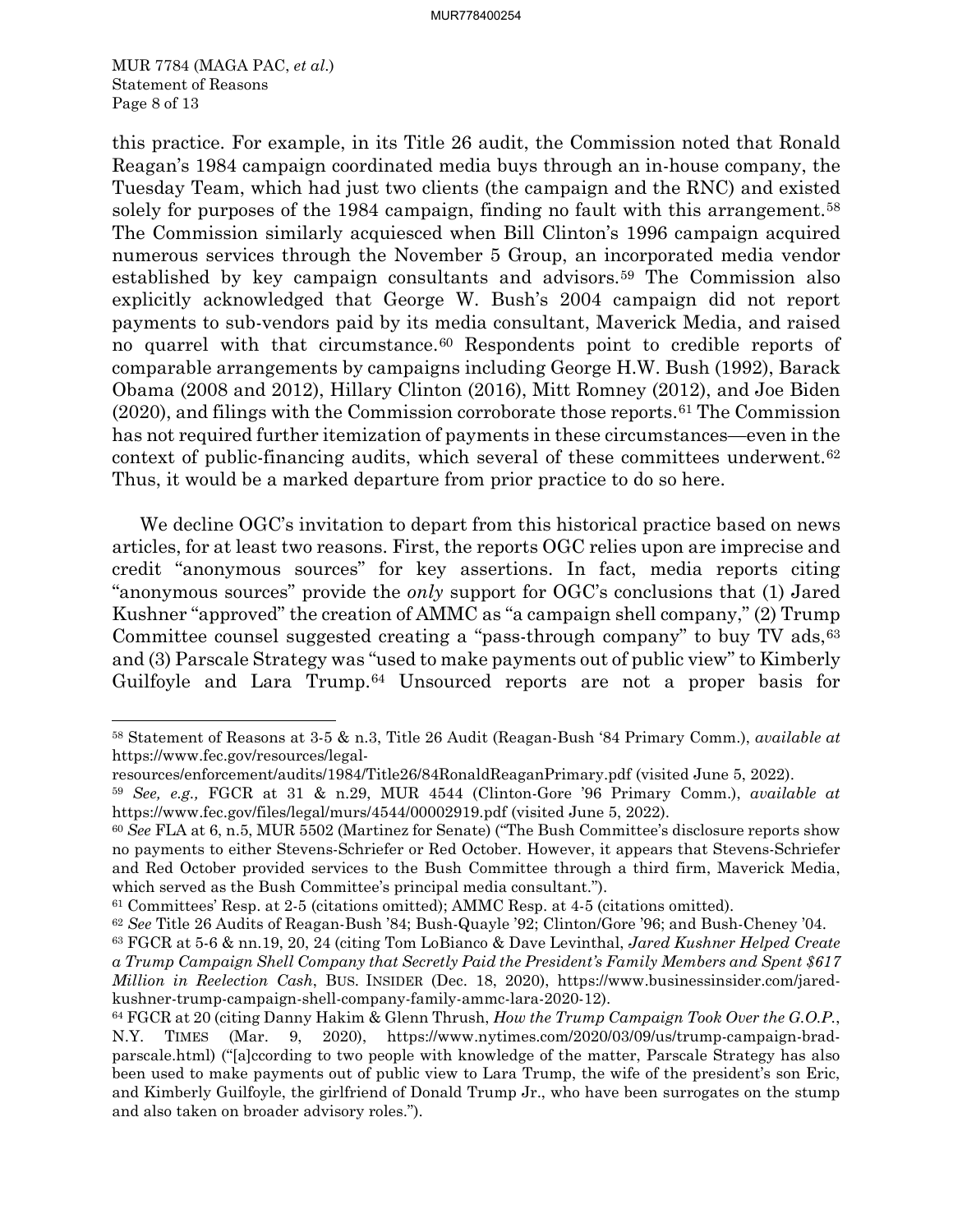MUR 7784 (MAGA PAC, *et al*.) Statement of Reasons Page 9 of 13

Commission enforcement action<sup>[65](#page-8-0)</sup> (particularly where, as here, they are heavily characterized, conclusory, and laden with innuendo).

Second, the bulk of the articles' factual allegations, shorn of their imprecise characterization, would not persuade us to pursue enforcement here, even if they were true. After all, involvement by senior committee personnel in AMMC's or Parscale Strategy's decisions or operations<sup>[66](#page-8-1)</sup> would not establish that either vendor is "merely a conduit for the intended recipient of the funds"[67](#page-8-2) disbursed by either Committee. Quite the contrary: the Committees reported disbursements to these vendors for purposes consistent with the services contracted for. Moreover, it is perfectly reasonable for a committee to have input in its vendors' decisions, particularly on media strategy. And there is nothing wrong with an individual serving in more than one capacity related to a presidential campaign; decades of established practice show that a candidate's trusted advisors often wear "many hats" in the context of a campaign. Thus, if some individuals were involved in Committee operations as well as those of Parscale Strategy or AMMC, this would not persuade us to pursue enforcement action here.

That a vendor (or its sub-vendors or employees) has ties to a candidate does not change the fact that "a committee need not separately report its consultant's payments to other persons—such as those payments for services or goods used in the performance of the consultant's contract with the committee.["68](#page-8-3) The Commission rejected that notion in MUR 6510 (Kirk for Senate), which involved allegations that a committee misreported payments to its media vendor because the vendor used a sub-vendor that was owned by (and paid a salary to) the candidate's live-in girlfriend.[69](#page-8-4) On these facts, the Commission reiterated that "neither the Act nor the Commission's regulations require authorized committees to report expenditures or disbursements to their vendors' sub-vendors," and declined to find reason to believe the committee misreported payees.[70](#page-8-5) In short, alleged personal ties between Donald Trump and Parscale Strategy, AMMC, or their employees or sub-vendors do not change the Committees' reporting obligations.

<span id="page-8-0"></span><sup>65</sup> *See, e.g.*, FLA at 6 & n.8, MUR 5845 (Citizens for Truth) (citations omitted); 11 C.F.R. § 111.4(c) ("All statements made in a complaint are subject to the statutes governing perjury and to 18 U.S.C. § 1001. The complaint should differentiate between statements based upon personal knowledge and statements based upon information and belief."),  $(d)(2)$  ("Statements [in a complaint] which are not based upon personal knowledge should be accompanied by an identification of the source of information which gives rise to the complainants belief in the truth of such statements."). That the Commission may not consider anonymous complaints, 52 U.S.C. § 30109(a)(1), further counsels against pursuing enforcement action based upon anonymous sources alone.

<span id="page-8-2"></span><span id="page-8-1"></span> $66$  FGCR at 16-17.<br> $67$  FLA at 8-9, MUR 6724 (Bachmann for President) (emphasis added).

<span id="page-8-3"></span><sup>68</sup> FLA at 12, MUR 6510 (Kirk of Senate).

<span id="page-8-4"></span><sup>69</sup> *Id.*

<span id="page-8-5"></span><sup>70</sup> *Id.* at 11-12, 13 (citations omitted).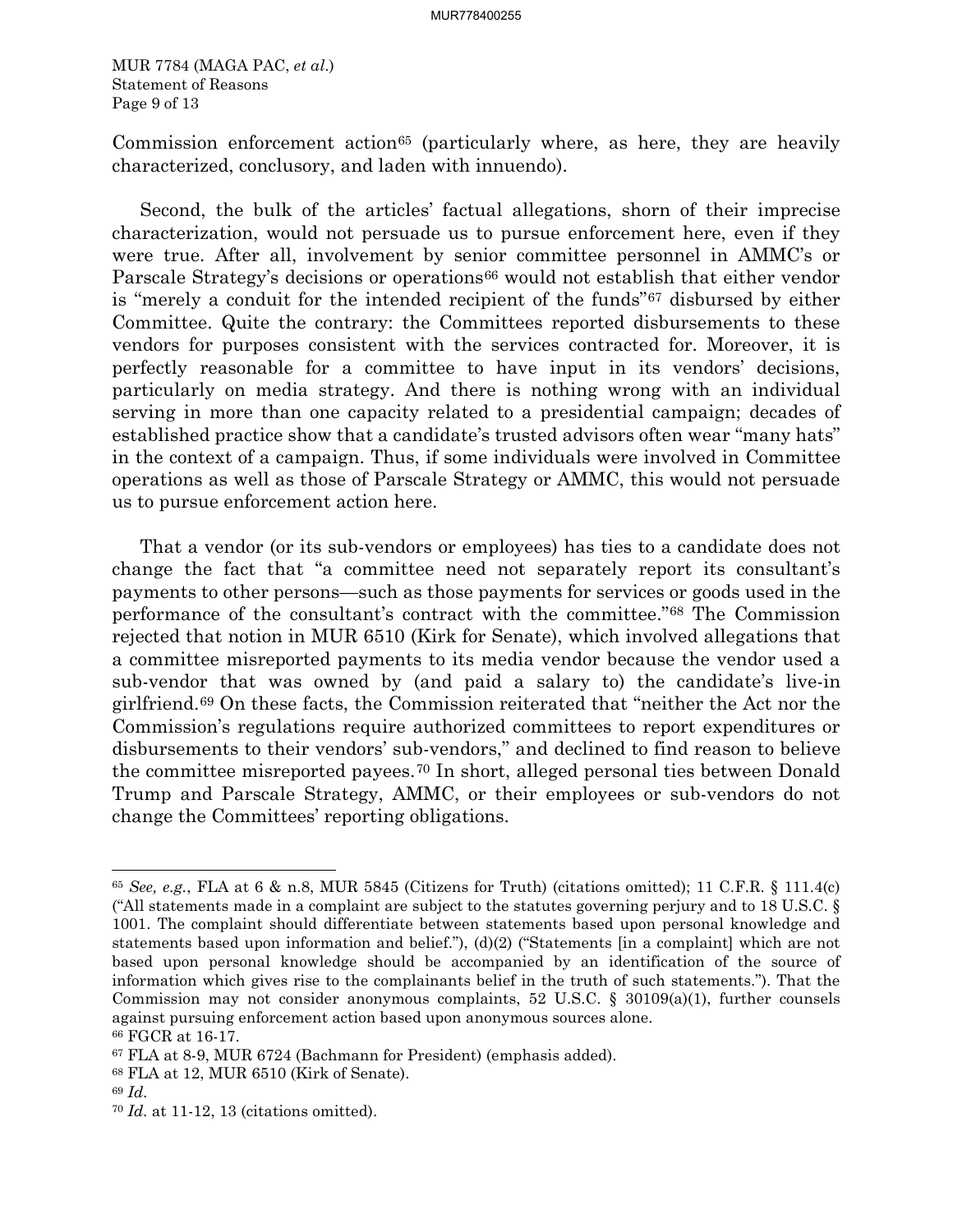MUR 7784 (MAGA PAC, *et al*.) Statement of Reasons Page 10 of 13

### **b. PURPOSE OF PAYMENTS TO PARSCALE STRATEGY**

Commission policy guidance directs filers reporting disbursement purposes to ask, "Could a person not associated with the committee easily discern why the disbursement was made when reading the name of the recipient and the purpose?"<sup>[71](#page-9-0)</sup> In the context of consultants, this policy observes that "a person not associated with [a] committee could not easily discern the purpose of a disbursement made to a vendor for 'Consulting' (unless the vendor's name makes the purpose clear, *e.g.*, Smith Fundraising Consulting, Inc.)."[72](#page-9-1) On the other hand, "if the committee were to provide additional detail with respect to the type of consulting the vendor provided (*e.g.*, 'Fundraising Consulting'), an unassociated person would have no difficultly discerning the purpose of the disbursement."[73](#page-9-2)

OGC proposes finding reason to believe that "payments to Parscale Strategy for what appears to have been . . . salary payments to various Trump Committee staff' were incorrectly disclosed as "strategy consulting," "video production services," "photography services," and "consulting—management/strategy/communications/ political/digital."[74](#page-9-3) But these entries plainly allow a person not associated with the Trump Committee to easily discern the purpose of these disbursements, and are expressly anticipated by our guidance. Indeed, these descriptions of consulting services offer precisely the sort of "additional detail with respect to the type of consulting the vendor provided" that the policy contemplates.[75](#page-9-4) And the Commission's website expressly lists "photography services" as an example of an "adequate purpose of disbursement."[76](#page-9-5)

Nevertheless, OGC suggests that this matter is analogous to MURs 7291 and 7449 (DNC Services Corp., *et al*.). There, the Commission found reason to believe[77](#page-9-6) that Hillary for America ("HFA"), the authorized committee of Hillary Clinton's 2016 presidential campaign, misreported the purpose of payments to Perkins Coie LLP as "legal services" when, in fact, Perkins Coie used the funds to purchase opposition

<span id="page-9-0"></span><sup>71</sup> "Purpose of Disbursement" Entries for Filings With the Commission, 72 Fed. Reg. 887, 888 (Jan. 9, 2007).

<span id="page-9-1"></span><sup>72</sup> *Id.*

<span id="page-9-2"></span><sup>73</sup> *Id.*

<span id="page-9-3"></span><sup>74</sup> FGCR at 24.

<span id="page-9-5"></span><span id="page-9-4"></span><sup>75</sup> *See, e.g.*, "Purpose of Disbursement" Entries for Filings With the Commission, 72 Fed. Reg. at 888. 76 Federal Election Commission, "Purposes of Disbursement," https://www.fec.gov/help-candidatesand-committees/purposes-disbursements/ (visited June 5, 2022).

<span id="page-9-6"></span><sup>77</sup> The initial vote finding reason to believe HFA misreported the purpose of funds paid to Fusion GPS through Perkins Coie LLP predates our service on the Commission. Certification, MURs 7291/7449 (DNC Services Corp.) (July 23, 2019). Two of us did not support proceeding to the pre-probable-cause stage, Certification, MURs 7291/7449 (DNC Services Corp.) (July 27, 2021), and declined to find probable cause to believe HFA misreported the purpose of payments to Perkins Coie, Certification, MURs 7291/7449 (HFA: OGC Notice to Comm'n Following Probable Cause Brief) (Dec. 16, 2021).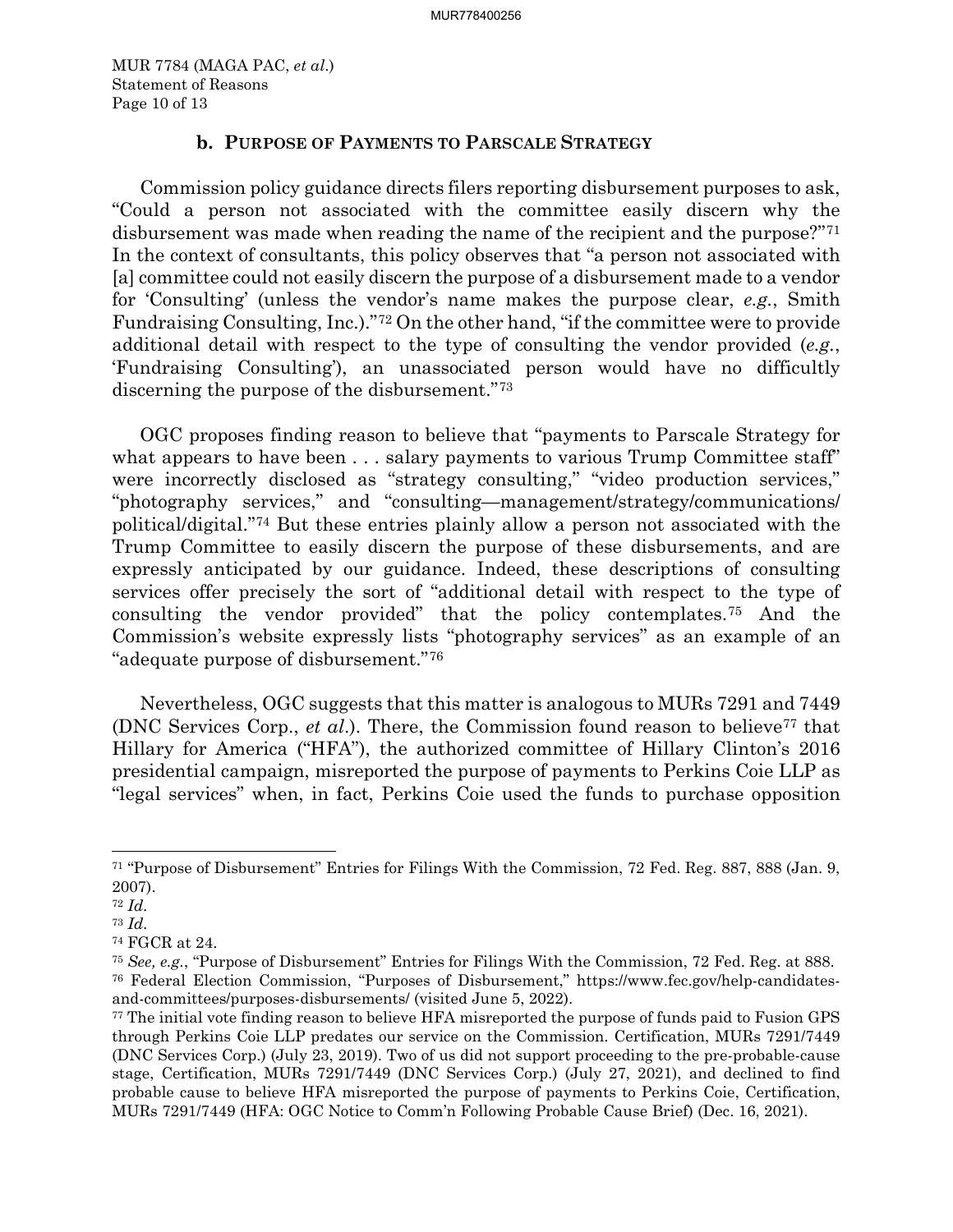MUR 7784 (MAGA PAC, *et al*.) Statement of Reasons Page 11 of 13

research from a third-party, Fusion GPS.[78](#page-10-0) HFA offered no details about how the opposition research supported the firm's legal work for the committee. Applying the policy guidance, the Commission concluded that "[a] person reading the Committee's disclosure reports could not have discerned that the Committee was disbursing funds for anything other than legal services by reading the name of the recipient (*i.e.*, Perkins Coie) together with the reported purpose (*i.e.*, legal services or legal or compliance consulting)."[79](#page-10-1) Thus, the Commission found reason to believe that HFA violated 52 U.S.C. § 30104(b)(5)(A) and 11 C.F.R. § 104.3(b)(4)(i) by failing to properly disclose the purpose of payments to Perkins Coie LLP.[80](#page-10-2) This matter is distinguishable because—as stated above—the Trump Committee provided adequate purpose descriptors for its payments to Parscale Strategy, and no additional information is needed to understand what these payments were used for.

OGC's reliance upon that inapposite MUR highlights the flaw in its enforcement theory: it rests on the assumption that, because Lara Trump, Kimberly Guilfoyle, and unidentified "others"[81](#page-10-3) were allegedly paid "salaries," and because they were doing work for the Trump Committee, they were necessarily Trump Committee employees. The response, however, credibly explains that Lara Trump and Kimberly Guilfoyle were Parscale Strategy employees, and that Parscale Strategy was a Trump Committee vendor.[82](#page-10-4) That some observers may have perceived an association between these individuals and the Trump Committee is unsurprising given the explanation that they performed work for that Committee as Parscale Strategy employees. It does not, however, convert payments to Parscale Strategy for the very services that firm provided (and that the Trump Committee reported) into "payments for Trump Committee staff salaries."[83](#page-10-5) That portions of those payments were used to compensate Parscale Strategy employees, if true, is unremarkable. It is also consistent with the fact that the Trump Committee did not disclose any disbursements to these individuals for payroll in the 2020 election cycle.<sup>[84](#page-10-6)</sup>

For many of the same reasons already discussed, we decline the invitation to reach a different result based upon media reports. Reports of "salary" payments to Lara Trump and Guilfoyle are largely consistent with the notion that these individuals were paid salaries *as Parscale Strategy employees*, and reports suggesting that these individuals were instead employed by the Trump Committee do not identify the

<span id="page-10-1"></span><span id="page-10-0"></span><sup>78</sup> FGCR at 24; *see also* FLA at 7-8, MURs 7291/7449 (HFA).

<sup>79</sup> FLA at 8, MURs 7291/7449 (HFA) (citing 72 Fed. Reg. at 888).

<span id="page-10-2"></span><sup>80</sup> *Id.* at 8-9.

<span id="page-10-3"></span><sup>81</sup> FGCR at 23. OGC further cites allegations in the Complaint (which, in turn, cite anonymous sources in news articles) for the proposition that Brad Parscale received a "salary" for work as a member of "Trump Committee staff" via payments to Parscale Strategy. FGCR at 8. But the FGCR does not rely upon that factual assumption in its enforcement recommendation. FGCR at 21-24. And even if it had, it would be unpersuasive for the same reasons as the allegations regarding Lara Trump and Guilfoyle. <sup>82</sup> *See, e.g., supra* n.55.

<span id="page-10-5"></span><span id="page-10-4"></span><sup>83</sup> *See* FGCR at 24.

<span id="page-10-6"></span><sup>84</sup> FGCR at 8.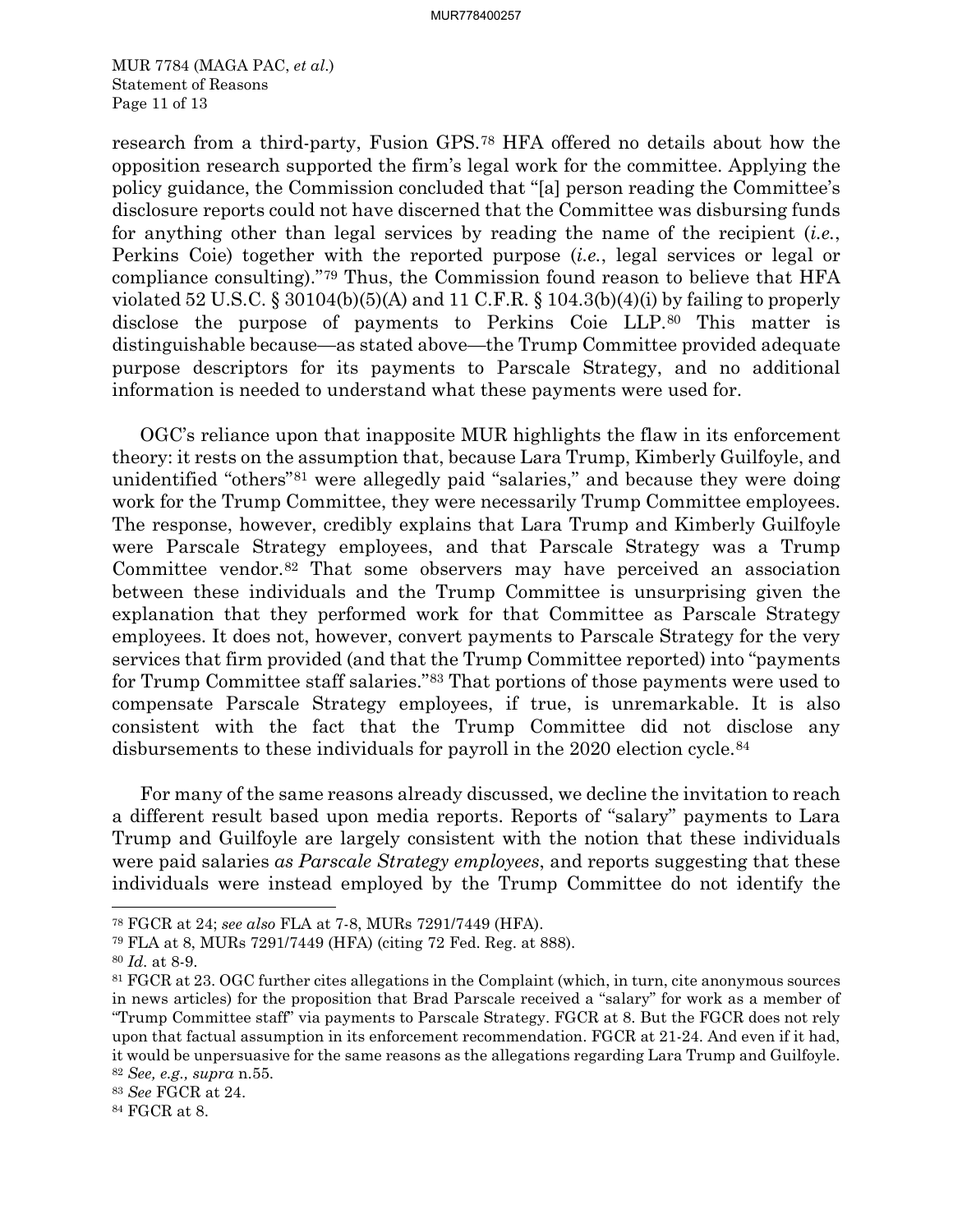MUR 7784 (MAGA PAC, *et al*.) Statement of Reasons Page 12 of 13

sources of these allegations. Accordingly, we declined to find reason to believe that the Trump Committee misreported the purpose of payments to Parscale Strategy. Instead, given the absence of support for enforcement, we dismissed the allegation that the Trump Committee misreported the purpose of payments to Parscale Strategy under *Heckler v. Chaney*.

### **IV. CONCLUSION**

When exercising our discretion under *Heckler*, we "must not only assess whether a violation has occurred, but whether agency resources are best spent on this violation or another, whether the agency is likely to succeed if it acts, whether the particular enforcement action requested best fits the agency's overall policies," and more.<sup>[85](#page-11-0)</sup>

For the reasons given above, we find insufficient factual or legal support for OGC's theory of enforcement and do not believe the Commission would ultimately be successful in pursuing it. This is especially the case because OGC's proposed theory is predicated upon factual assumptions about which the record is—*at the very best* ambiguous and, to a material extent, based upon anonymous sources in press reports. We foresee significant litigation risk if we were to act on such reports and, as importantly, we decline to permit the investigatory resources of the federal government to be mobilized on such a basis. This is particularly so here, where the size and scope of the proposed investigation could quickly consume an outsized share of the resources available to the Commission.

Additionally, the regulatory environment is uncertain at best. Indeed, a rulemaking petition on "Subvendor Reporting" is currently pending before the Commission, emphasizing that—though some might prefer otherwise—the law does not require such reporting today.[86](#page-11-1) Moreover, numerous campaigns have used similar vendor arrangements in the past, and the Commission has declined to pursue enforcement action. In the context of payee-reporting, the Commission has not pursued violations except on very different facts (*i.e.*, where a "committee has previously instructed the payee to pass payments along to a third party that was not involved in the provision of services by the payee")[.87](#page-11-2) And in the purpose-reporting context, the Commission may enforce where a "person reading the Committee's disclosure reports could not have discerned [why] the Committee was disbursing funds,"[88](#page-11-3) which is plainly not the case here.

Given the thin legal and factual support for enforcement and the Commission's past acquiescence in similar circumstances, we concluded that this matter did not

<span id="page-11-0"></span><sup>85</sup> *Heckler*, 470 U.S. at 831.

<span id="page-11-2"></span><span id="page-11-1"></span><sup>86</sup> Rulemaking Petition: Subvendor Reporting, 86 Fed. Reg. 42,753 (Aug. 5, 2021). 87 FLA at 9, n.39 MUR 6724 (Bachmann for President) (citing Conciliation Agreement at 3, MUR 4872 (Jenkins)). 88 FLA at 8, MURs 7291/7449 (HFA); 72 Fed. Reg. at 888.

<span id="page-11-3"></span>